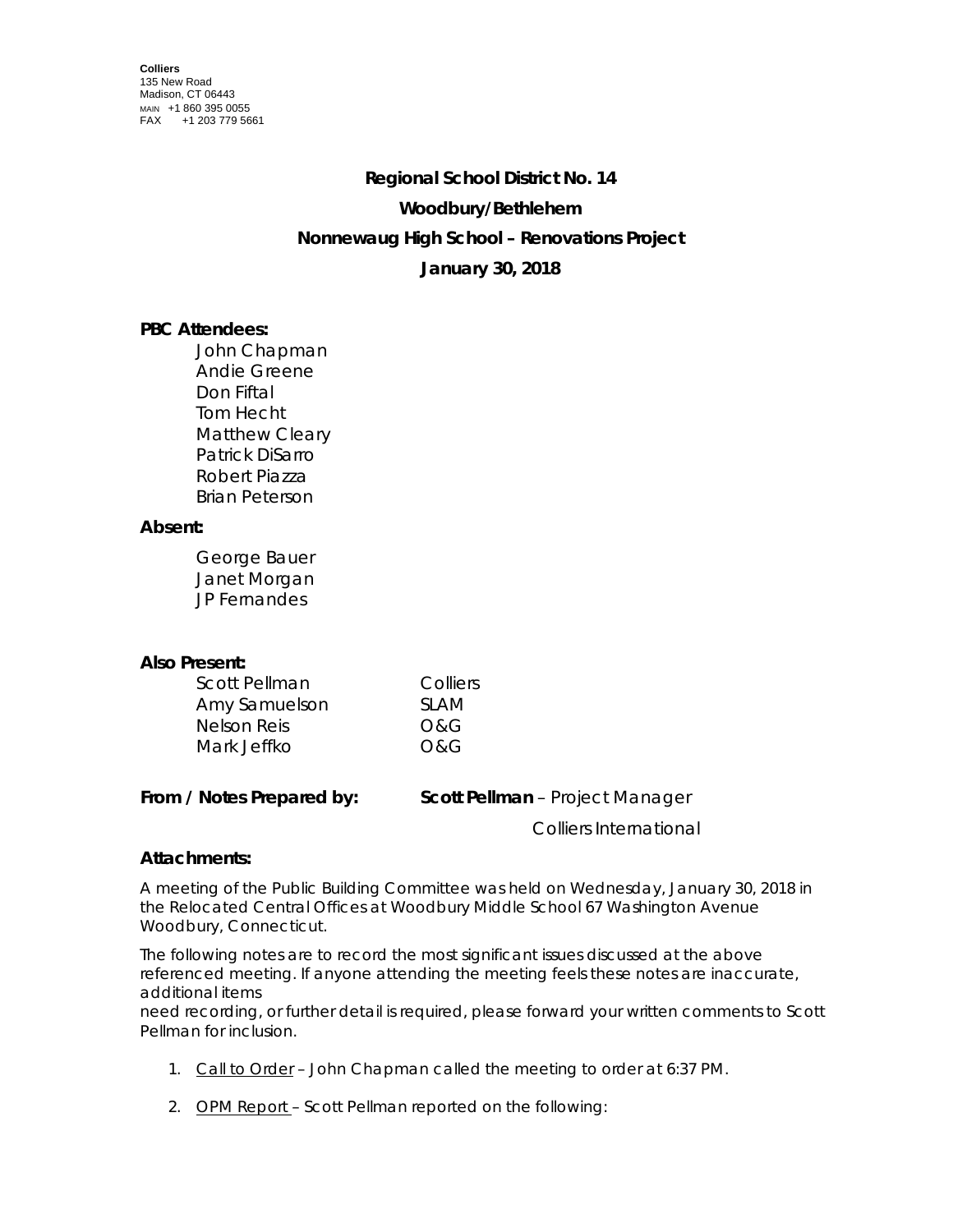- **Phase1Construction update** The NEATTV relocation will take place this week. The Design team is still reviewing a few PCO's which will be coordinated with the finance subcommittee this Thursday. Move coordination drawings have been issued to the administration and movers.
- **Phase 2 Construction Update** SLAM has provided final sealed drawings and specifications for permit. O&G will be submitting the permit shortly. Approximately ½ of the bidding packages included the permit Fee including Abatement/Demolition, Plumbing, Fire Protection, HVAC, electrical, Tele data, Security and Fire Alarm. O&G will be pulling the permit for all remaining packages, the total cost of permitting the remaining packages is \$159,848.83. There will be some housekeeping that will need to take place under O&G's report to approve the two contractor's letters requesting release from their bids due to errors. This approval is required for future project audit and close out.
- **Letter from Classic Turf** There was a letter from Classic Turf that was included in the meeting packet. In addition to that letter were comments that were compiled from multiple email responses including Cape and Island track and Tennis who visited the site and assisted SLAM with the details and specifications for restoration. Vince McDermott who was the original engineer for the track along with comments from the administration addressing any injuries. Classic Turf is trying to sell a post tensioned surface which would be a significant departure from the specified restoration.

John Chapman commented that the highlight of the letter was advocating for a post tensioned track system. John wanted to give it due consideration but we need to balance costs within the project budget. need to do what's right for the long-term maintenance. It's all about the existing sub base and drainage and the service life should be good. Not aware of any complaints from athletics.

Scott Pellman noted that the information was provided to help justify the sound decision made at the previous meeting.

Andy Greene commented that the project bid 3 methods to repair the track and this is a complete deviation from those three, the current approach is the most economical verses constructing a new track.

Amy Samuelson noted that the new tennis courts will be post tensioned concrete. If it was all new the size of the field would have been changed to accommodate more configurations.

- **Phase 3 FF&E / SCG-042 Approval** The design team and Colliers is meeting with the State tomorrow to get start the approval process for phase 3 of 3, the FF&E and Technology packages.
- **Finance Sub Committee**  The finance subcommittee is scheduled to meet tomorrow morning to review the phase 1 outstanding PCO's. In addition, there were two additional service agreements that have been reviewed by the finance subcommittee. The first is an extension of the pre-construction services for O&G that covers the span from May 31, 2017 to January 31, 2018. The second is an hourly proposal for abatement monitoring services from Langan Engineering that follows their original bid unit costs. The original bid proposals only included 50 days of oversight which was expended during the phase 1 abatement. Both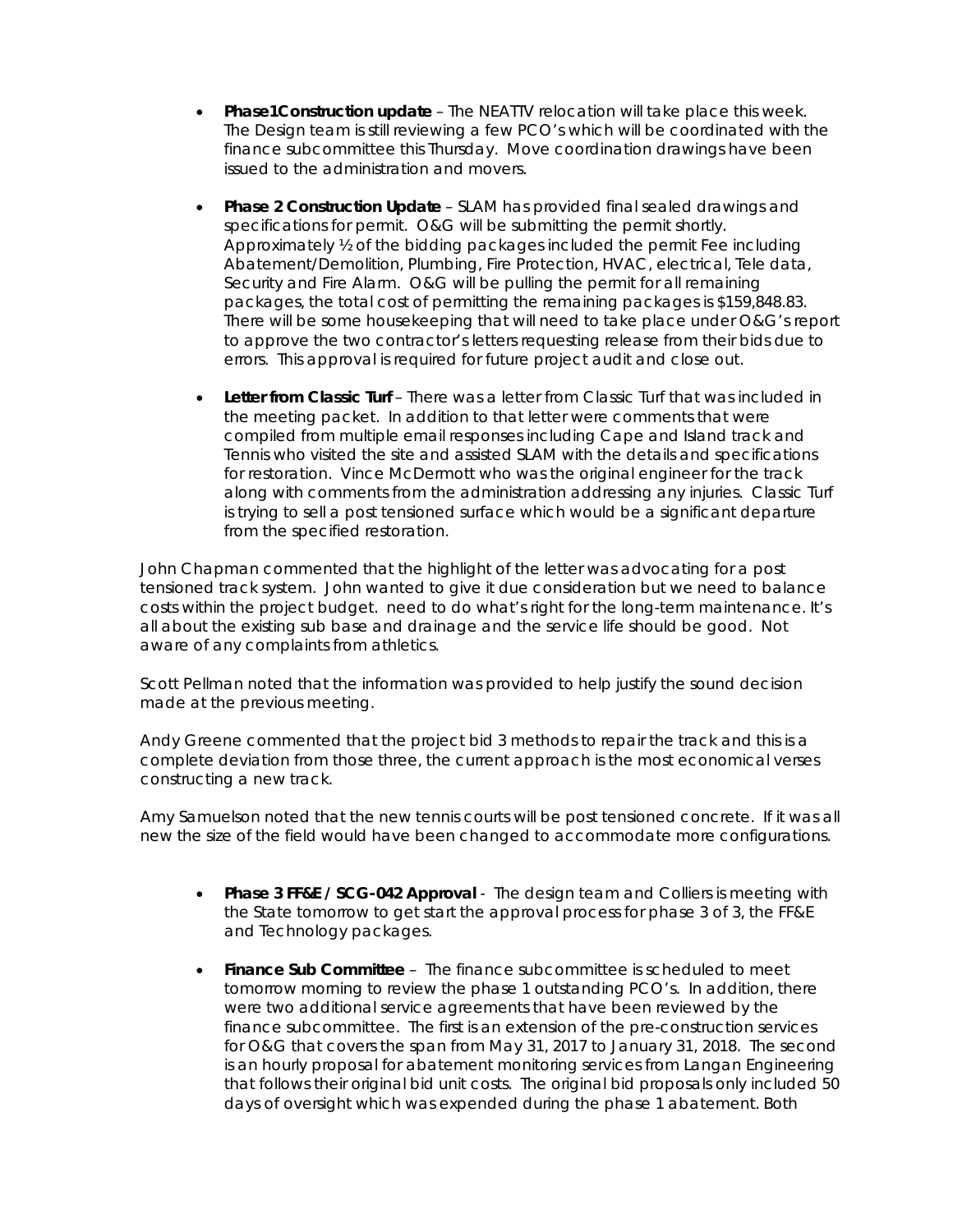proposals have been reviewed, have been encumbered in the updated project budget and are being recommended for approval.

John Chapman stated that the risk of the abatement oversight proposal going over the estimated amount would be due to an extension of time or change in scope.

Andie Greene confirmed that the finance subcommittee reviewed and approved the Langan and O&G proposals.

**John Chapman made a Motion that the building committee approve the O&G extended Pre-Construction Services letter dated November 29, 2017 for an additional \$34,944. Seconded by Robert Piazza – All in favor – unanimous**.

**John Chapman made a Motion to approve Langan Engineering phase 2 proposal for Hazardous Building Materials Abatement Project Monitoring and Management Services dated December 26, 2017 for an estimated Fee of \$378,400 seconded by Andie Greene – all in favor - unanimous**

- 3. Architects progress update Amy Samuelson
	- **Phase 3**  Signatures are required by John Chapman this evening on the SCG-042. Amy Samuelson, Amanda Hastings and Jorge Gillen will be at the State tomorrow. The State reviewer for this phase is different than the previous two phases.
- 4. Construction Manager Update Nelson Reis Project Manager
	- **Phase 1**  There are a few punch list items to wrap up.
	- **Phase 2 –** Working with Colliers on the draft GMP, last week we went through the low bidders for early packages, we have two low bidders that withdrew their bids. Flooring and General Trades.

Robert Piazza asked if they were they significantly low – Response – yes, they were too low, they were not the lowest responsible bidders. The flooring contractor missed all of the selfleveling.

John Chapman commented that the last thing we want to do is sign up a contractor that cannot perform. Have these numbers effected the budget? Response – No, the numbers presented to the committee at the last meeting included the lowest responsible bid numbers so these withdrawals do not affect the numbers presented.

O&G presented the lowest responsible bidders for the remaining packages - 2.02 Concrete and sidewalks, 2.03 Concrete, 2.04 Masonry, 2.07 Firestopping, 2.09b Acoustical, 2.09c Flooring, 2.10 Painting, 2.11 Food Service, 2.12 Window Treatments, 2.17 Tele Data, 2.18 Security, 2.19 Fire Alarm, 2.20 Final Cleaning.

Bid package 2.05b Miscellaneous Metals had two bidders with the same price – 2.05b General Welding and QAR Steel \$350,000. General Welding was assigned structural steel already and it would be beneficial to have the same contractor for both trades. Both bidders did not bid the exterior concrete stair alternate which would include a metal handrail. General Welding is a WBE and they are both SBE's. There is no award letter this evening for the miscellaneous metals package.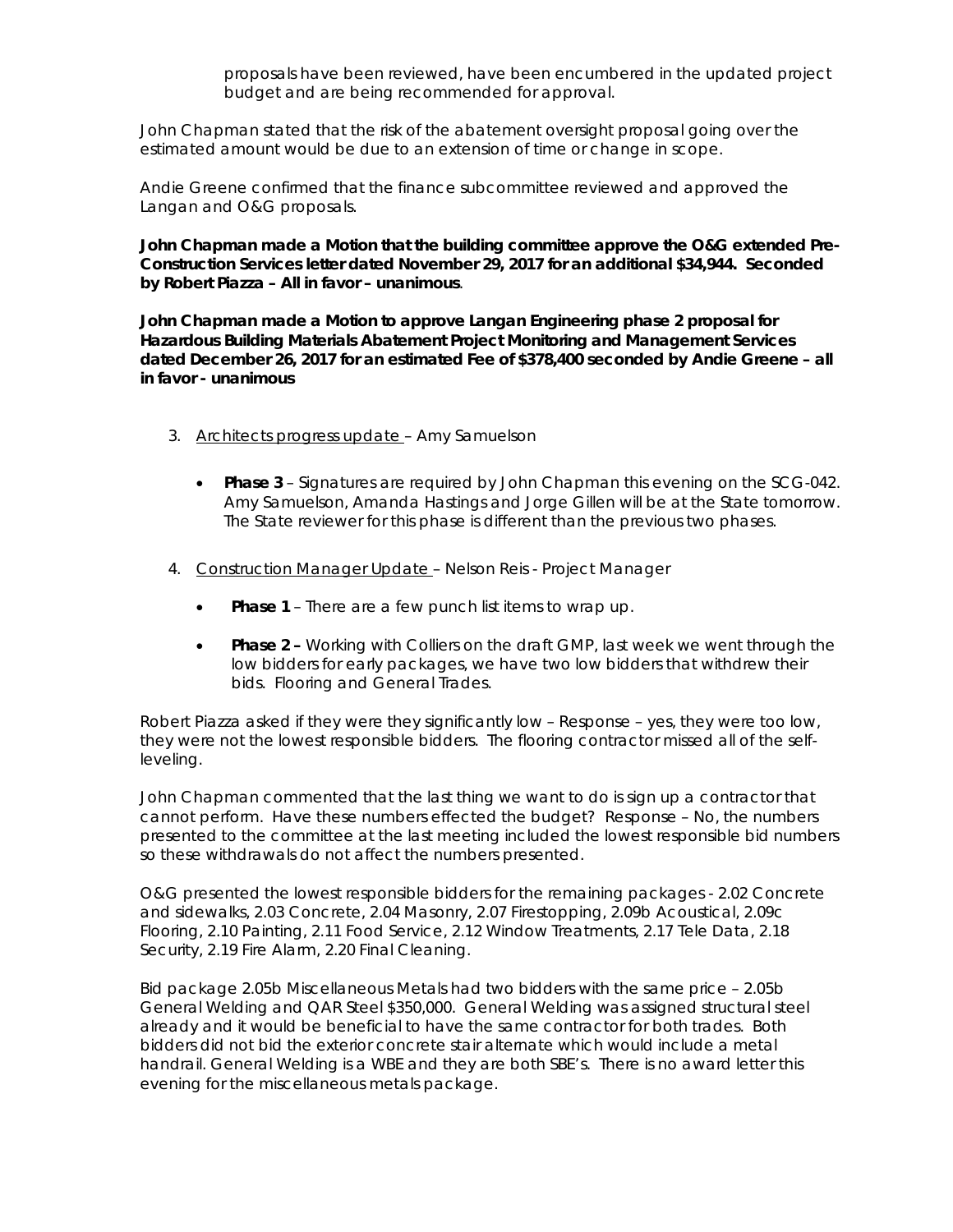Robert Piazza asked how O&G is on the set aside percentages – Response - The project is right where it was calculated.

John Chapman stated that he is not familiar with public procurement when bids are tied – Response - O&G will discuss with the Town. Andie Greene stated that he would be concerned about a challenge.

• Based on discussions with the committee O&G will put the package back out to bid.

Nelson Reis stated that the concrete contractor sent it a bid protest letter because the low did not use the correct bid form but when the alternates were selected they became the low.

John Chapman asked how you select the lowest responsible bidders. Response - It starts with DAS certification and then there are detailed scope reviews that include verification of material take off quantities, review of the schedule including accelerated schedule for summer of 2018 work. You make sure the contractors understand the documents. O&G brings in their estimators and they compare quantities along with checking references from previous projects and at times review the quality of workmanship on previous project in person.

Robert Piazza asked about bid bonds and whether they need to be released, Response – Yes, that's what the letters are for.

**John Chapman made a Motion that the building committee accept the withdrawal of Urban Contractors LLC bid for package 2.09c flooring. Seconded by Andie Greene, all in favor – unanimous.**

**John Chapman made a Motion made a Motion that the bldg. committee accept the withdrawal of the bid from WJ Montford, bid package 2.06 general trades, Seconded by Andie Greene – all in favor – unanimous.**

**John Chapman made a Motion to authorize letters of intent for bid packages 2.02 Concrete and sidewalks, 2.03 Concrete, 2.04 Masonry, 2.07 Firestopping, 2.09b Acoustical, 2.09c Flooring, 2.10 Painting, 2.11 Food Service, 2.12 Window Treatments, 2.17 Tele Data, 2.18 Security, 2.19 Fire Alarm, 2.20 Final Cleaning in accordance with correspondence to each respective bidder dated January 28, 2018. seconded by Tom Hecht – all in favor unanimous**

Nelson Reis stated that the final sealed drawings and specifications have been delivered to building department and Fire Marsal for permit, the superintendent will be walking the project with The Fire Marsal later this week. The next meeting O&G will have a GMP – O&G will carry an allowance for the bidding of the misc. metals.

- 5. Other Business
	- Tom Hecht wanted to review an interior finish decision to change the railings from a standard aluminum product to the originally specified system and requested that SLAM see if it could be re-visited and stated that it is shown in all of the architect's renderings. Amy Samuelson looked up on the VE list and it was valued at \$26,500 to change from Bach pre-finished metal originally specified to the current system that would be constructed on site and painted to match the door frames. It's not terribly negative but looks like a stick-built guardrail. Scott Pellman noted that this could be bid as an alternate during the miscellaneous metals re-bid.